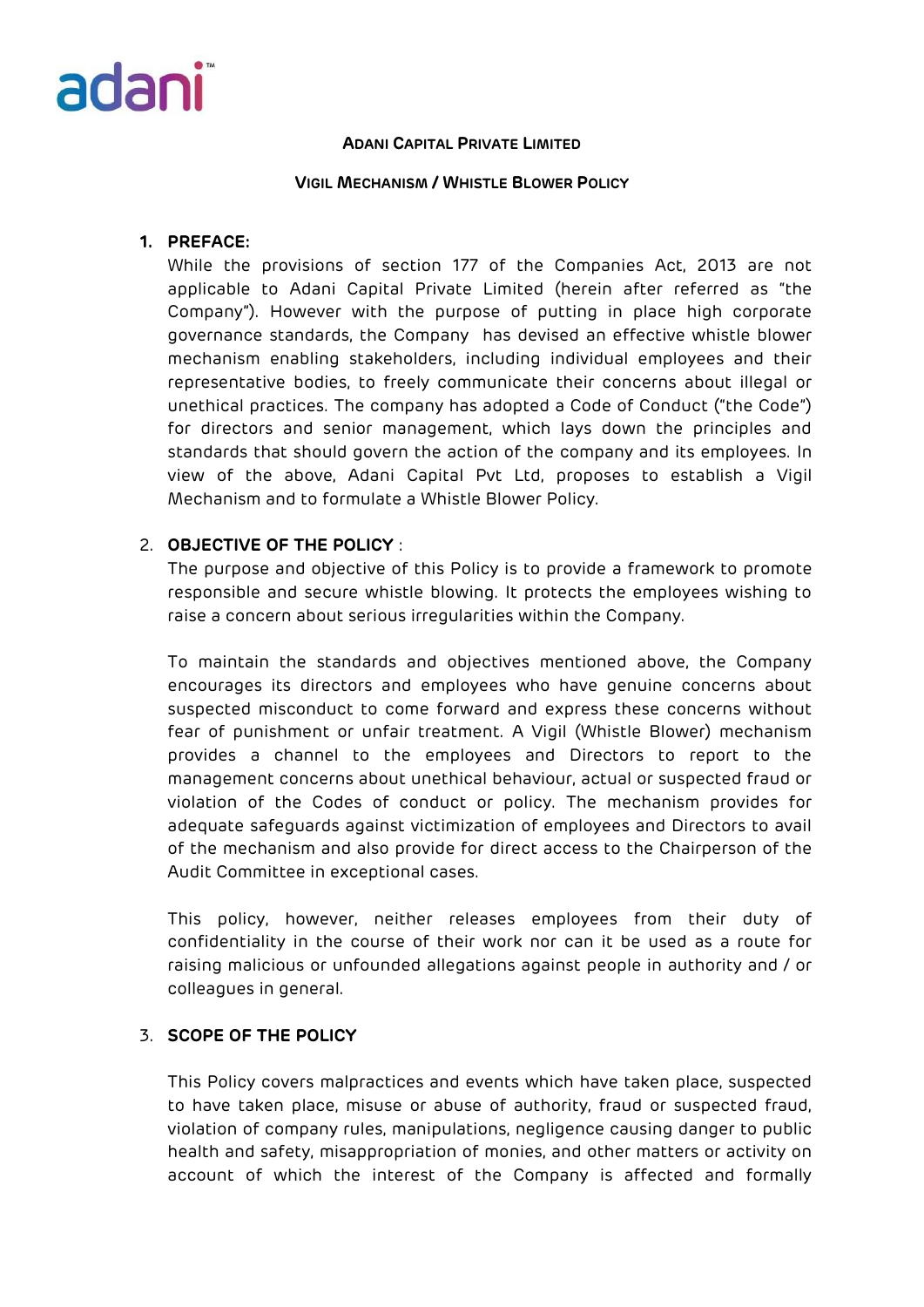

## **VIGIL MECHANISM / WHISTLE BLOWER POLICY**

reported by whistle blowers. This Policy is intended to encourage and enable employees to raise serious concerns within the Company prior to seeking resolution outside the Company.

## 4. **DEFINITIONS:**

"Audit Committee" means a Committee constituted by the Board of Directors of the Company..

"Board" means the Board of Directors of the Company.

"Company" means the Adani Capital Private Limited and all its offices.

"Code" means Code of Conduct for Directors and Senior Management adopted by Adani Capital Private Limited.

"Employee" means all the present employees and Directors of the Company.

"Protected Disclosure" means any communication in good faith that discloses or demonstrates information that may evidence unethical or improper activity.

"Subject" means a person or group of persons against or in relation to whom a Protected Disclosure is made or evidence gathered during the course of an investigation.

"Vigilance and Ethics Officer" means an officer appointed to receive protected disclosures from whistle blowers, maintaining records thereof, placing the same before the Audit Committee for its disposal and informing the Whistle Blower the result thereof.

"Whistle Blower" is an employee or group of employees who make a Protected Disclosure under this Policy and also referred in this policy as complainant.

# **5. REPORTING OF PROTECTED DISCLOSURES**

All employees of the company are eligible to make protected disclosures under the policy in relation to matters concerning the company. The Company does not tolerate any malpractice, impropriety, statutory non-compliance or wrongdoing. This Policy ensures that employees are empowered to pro-actively bring to light such instances without fear of reprisal, discrimination or adverse employment consequences.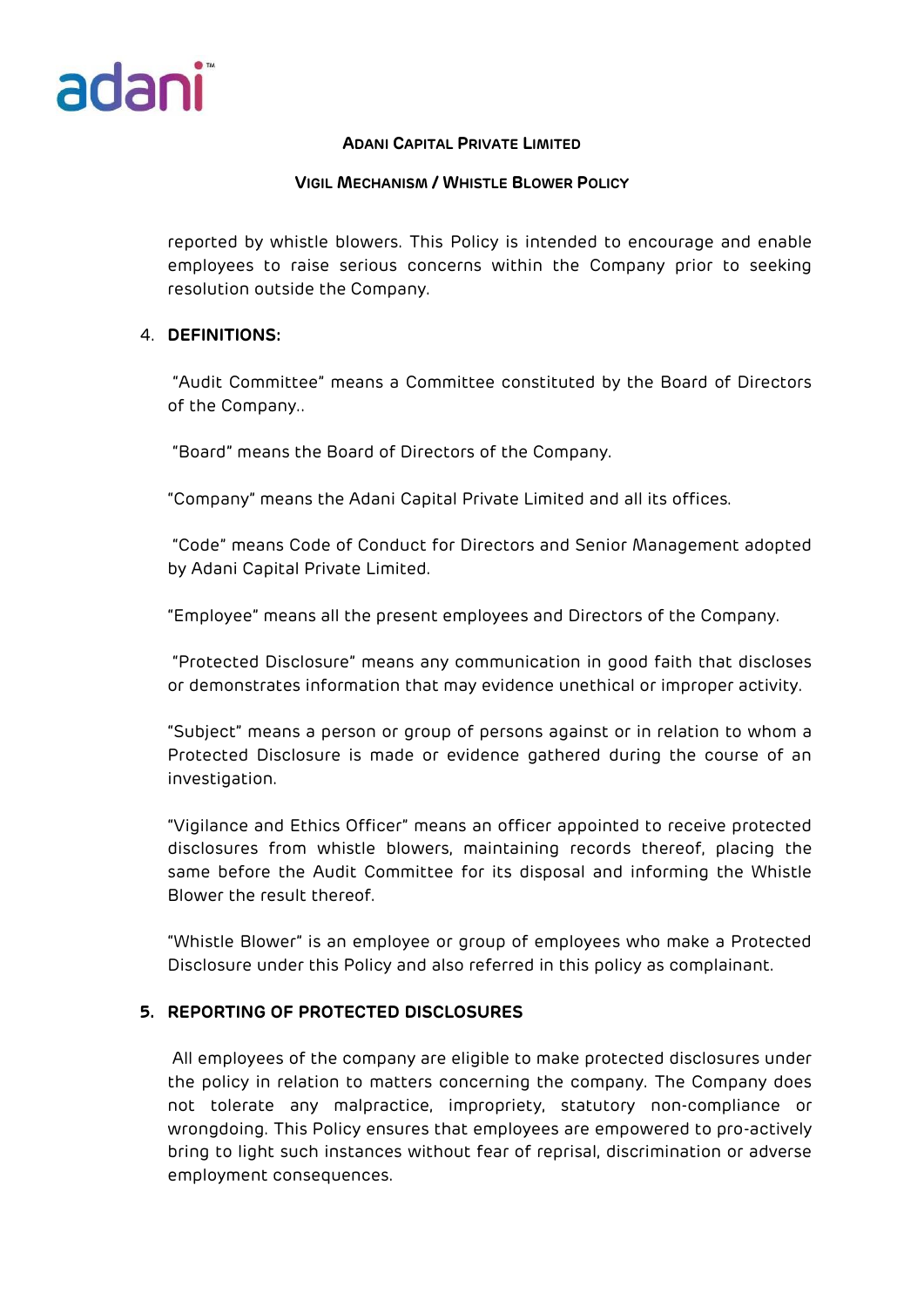

#### **VIGIL MECHANISM / WHISTLE BLOWER POLICY**

This Policy is not, however, intended to question financial or business decisions taken by the Company that are not Protected Disclosures nor should it be used as a means to reconsider any matters which have already been addressed pursuant to disciplinary or other internal procedures of the Company. Further, this Policy is not intended to cover career related or other personal grievances.

All Protected Disclosures should be reported in writing by the Whistle Blower as soon as possible after the Whistle Blower becomes aware of the same so as to ensure a clear understanding of the issues raised.

Employees can lodge a Protected Disclosure in one of the following ways:

- I. By sending an email to whistleblower@adani.com with the subject "Protected Disclosure under the Whistle Blower Policy".
- II. By sending letter in a closed and secured envelop and super scribed as "Protected Disclosure under the Whistle Blower Policy" to the Vigilance and Ethics Officer (as notified from time to time). Letter should either be typed or written in a legible handwriting in English or Hindi.

All Protected Disclosures should be addressed to the Vigilance and Ethics Officer of the Company or to the Chairman of the Audit Committee in exceptional cases.

The contact details of the Vigilance and Ethics Officer are as under :

Name and Address –

| Name & Address           | Email                | <b>Contact Number</b> |
|--------------------------|----------------------|-----------------------|
| Grievance Redressal      | viral.shah@adani.com | 022-62411266          |
| officer                  |                      | Timings: 10:00 AM to  |
| Mr. Viral Shah           |                      | 5:00 PM               |
| Adani Capital Pvt. Ltd.  |                      | (Monday to Friday)    |
| 1004/5, C-Wing, One BKC, |                      |                       |
| C-66, G Block, Bandra    |                      |                       |
| Kurla Complex, Mumbai-   |                      |                       |
| 400051                   |                      |                       |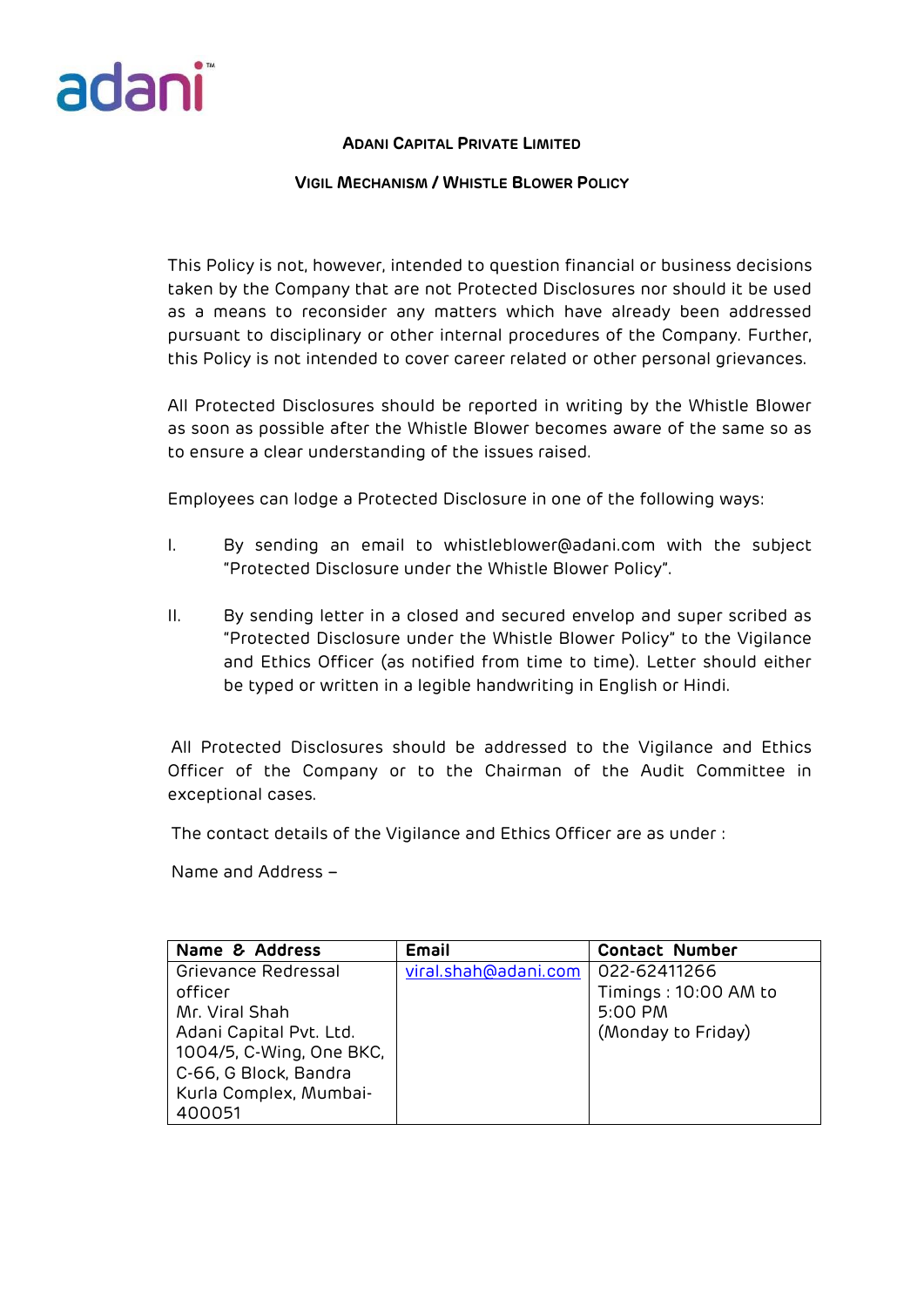

### **VIGIL MECHANISM / WHISTLE BLOWER POLICY**

In order to protect identity of the complainant, the Vigilance and Ethics Officer will not issue any acknowledgement to the complainants and they are advised not to write their name / address on the envelope nor enter into any further correspondence with the Vigilance and Ethics Officer. The Vigilance and Ethics Officer shall assure that in case any further clarification is required he will get in touch with the complainant.

Anonymous / Pseudonymous disclosure shall not be entertained by the Vigilance and Ethics Officer. While this Policy is intended to protect genuine Whistle Blowers from any unfair treatment as a result of their disclosure, misuse of this protection by making frivolous and bogus complaints with mala fide intentions is strictly prohibited. An employee who makes complaints with mala fide intentions and which is subsequently found to be false will be subject to strict disciplinary action.

The Whistle blower's role is that of a reporting party. Whistle blowers are not investigators or finders of facts; neither can they determine the appropriate corrective or remedial action that may be warranted.

All Protected Disclosures should be addressed to the Vigilance and Ethics Officer of the Company or to the Chairman of the Audit Committee in exceptional cases.

Protected Disclosure against the Vigilance and Ethics Officer should be addressed to the Chairman of the Audit Committee.

Although a Whistle blower is not required to furnish any more information than what he/she wishes to disclose, it is essential for the Company to have all critical information in order to enable the Company to effectively evaluate and investigate the complaint. It is difficult for the Company to proceed with an investigation on a complaint, which does not contain all the critical information such as the specific charge. The complaint or disclosure must therefore provide as much detail and be as specific as possible in order to facilitate the investigation.

To the extent possible, the complaint or disclosure must include the following:

1. The employee, and/or outside party or parties involved;

2. The sector of the Company where it happened (Location, Department, office);

3. When did it happen: a date or a period or time;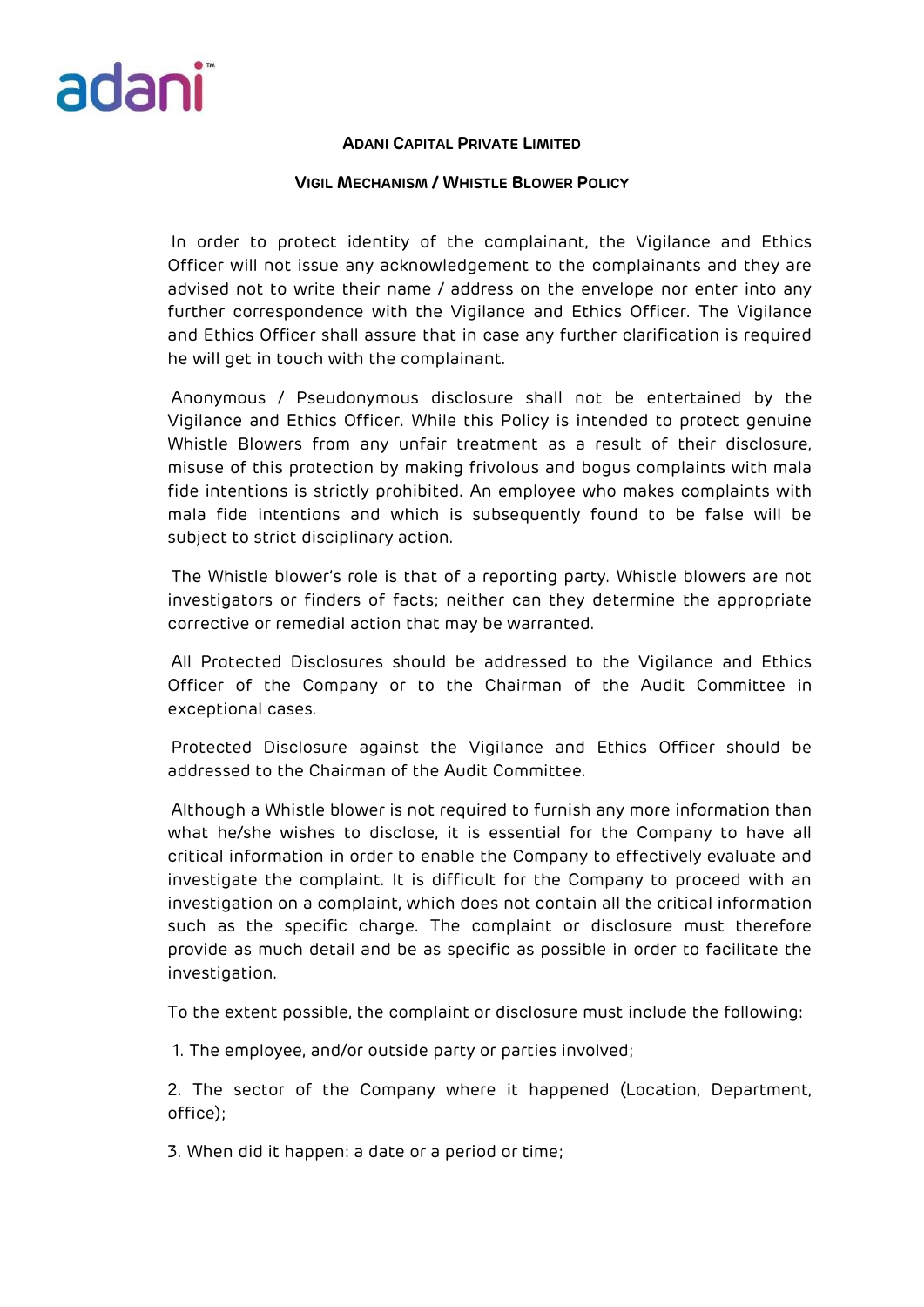# adani

# **ADANI CAPITAL PRIVATE LIMITED**

# **VIGIL MECHANISM / WHISTLE BLOWER POLICY**

- 4. Type of concern (what happened);
	- a) Financial reporting
	- b) Legal matter;
	- c) Management action;
	- d) Employee misconduct; and/or
	- e) Health & safety and environmental issues.
- 5. Submit proof or identify where proof can be found, if possible;
- 6. Who to contact for more information, if possible; and/or
- 7. Prior efforts to address the problem, if any.

# **6. RECEIPT, INVESTIGATION AND DISPOSAL OF PROTECTED DISCLOSURES**

On receipt of the Protected Disclosure the Vigilance and Ethics Officer / the Chairman of the Audit Committee, as the case may be, shall make a record of the Protected Disclosure and also ascertain from the complainant whether he was the person who made the protected disclosure or not. He shall also carry out initial investigation either himself or by involving any other Officer of the Company before referring the matter to the Audit Committee of the Company for further appropriate investigation and needful action. The record will include:

a. Brief facts;

b. Whether the same Protected Disclosure was raised previously by anyone on the subject, and if so, the outcome thereof;

c. Details of actions taken by the Vigilance and Ethics Officer / the Chairman of the Audit Committee processing the complaint

d. Findings and recommendations.

The Audit Committee, if deems fit, may call for further information or particulars from complainant.

# **Investigation:**

The decision to conduct an investigation is by itself not an accusation and is to be treated as a neutral fact finding process. Subject(s) will normally be informed in writing of the allegations at the outset of a formal investigation and have opportunities for providing their inputs during the investigation. He shall have a duty to co-operate with the Audit Committee or any of the Officers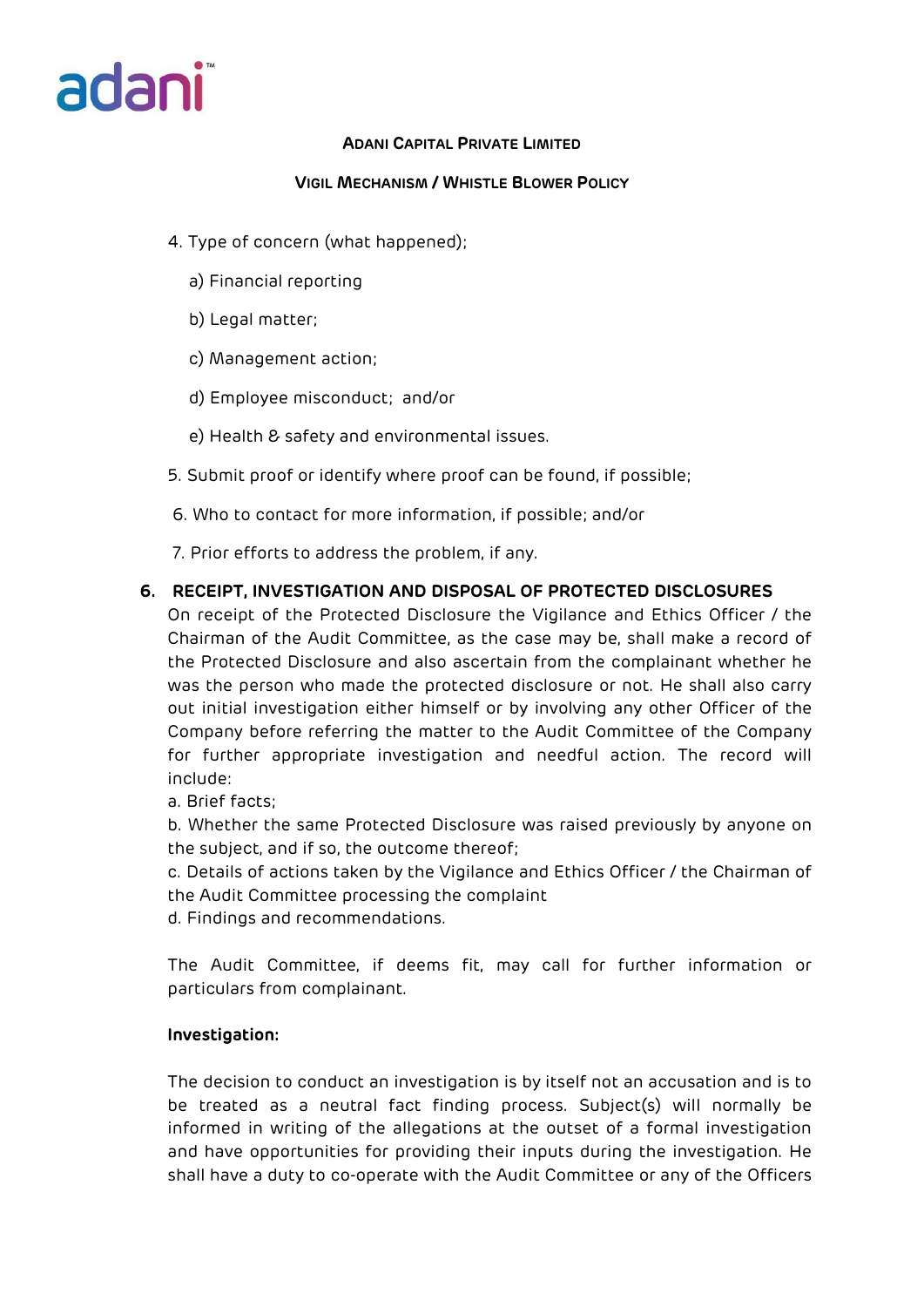

### **VIGIL MECHANISM / WHISTLE BLOWER POLICY**

appointed by it in this regard and shall be subject to strict disciplinary action up to and including immediate dismissal, if they fail to cooperate in an investigation, or deliberately provide false information during an investigation.

Subject(s) have a right to consult with a person or persons of their choice, other than the Vigilance and Ethics Officer / Investigators and/or members of the Audit Committee and/or the Whistle Blower. He has a responsibility not to interfere with the investigation. Evidence shall not be withheld, destroyed or tampered with and witness shall not be influenced, coached, threatened or intimidated by him.

Unless there are compelling reasons not to do so, he will be given the opportunity to respond to material findings contained in the investigation report. No allegation of wrong doing against him shall be considered as maintainable unless there is good evidence in support of the allegation. He has a right to be informed of the outcome of the investigations. If allegations are not sustained, he should be consulted as to whether public disclosure of the investigation results would be in the best interest of him and the Company. The investigation shall be completed normally within 90 days of the receipt of the protected disclosure and is extendable by such period as the Audit

Committee deems fit.

All information disclosed during the course of the investigation will remain confidential, except as necessary or appropriate to conduct the investigation and take any remedial action, in accordance with any applicable laws and regulations. The Company reserves the right to refer any concerns or complaints regarding Protected Disclosure to appropriate external regulatory authorities.

## **Disposal**

If an investigation leads the Vigilance and Ethics Officer to conclude that an improper or unethical act has been committed, the Vigilance and Ethics Officer shall recommend to the management of the Company to take such disciplinary or corrective action commensurate with the severity of the offence, as he may deem fit. The company may also take reasonable and necessary measures to prevent any further violations which may have resulted in a complaint being made. It is clarified that any disciplinary or corrective action initiated against the Subject as a result of the findings of an investigation pursuant to this Policy shall adhere to the applicable personnel or staff conduct and disciplinary procedures.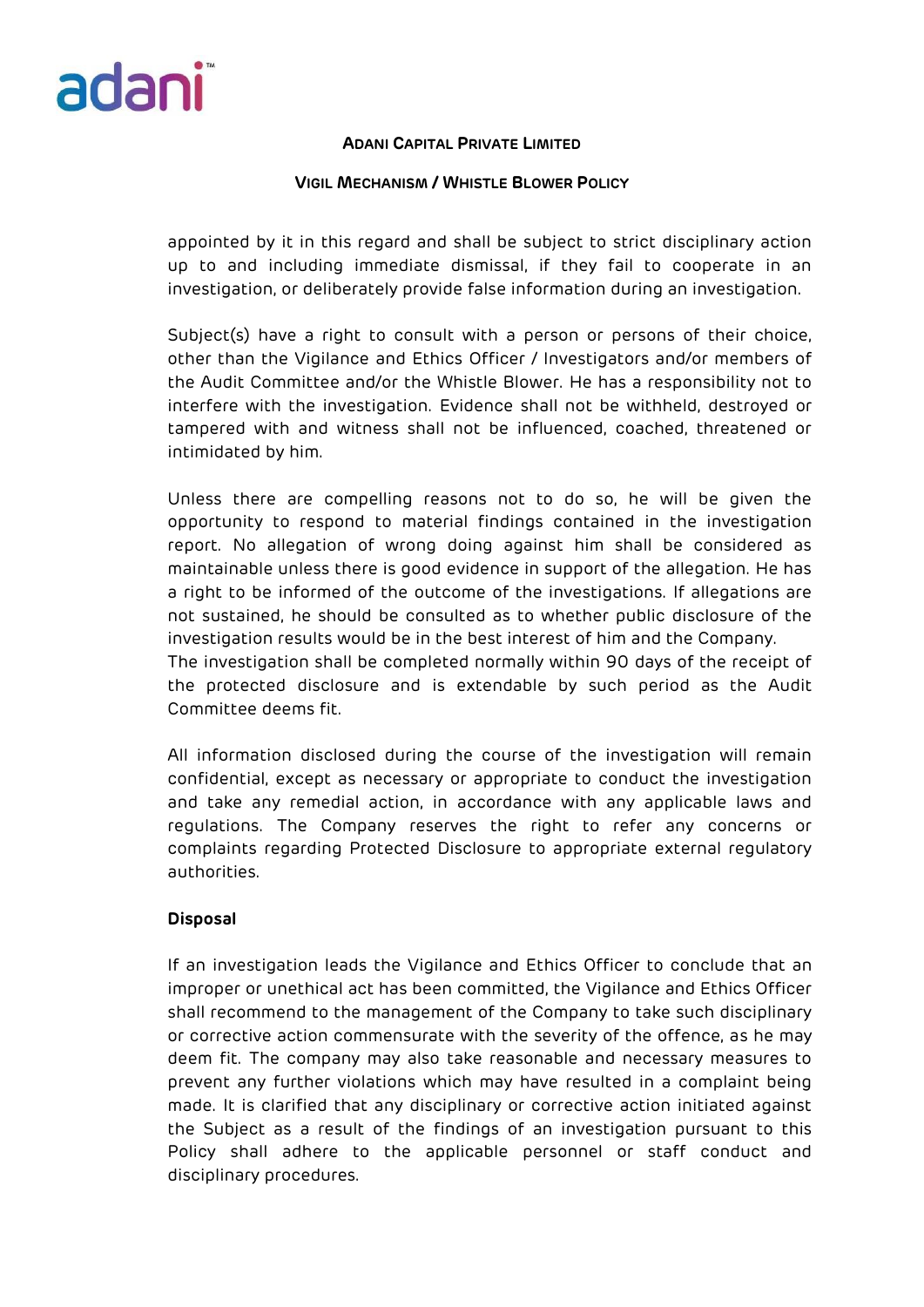

#### **VIGIL MECHANISM / WHISTLE BLOWER POLICY**

The Vigilance and Ethics Officer shall submit a report to the Chairman of the Audit Committee on a regular basis about all Protected Disclosures referred to him/her since the last report together with the results of investigations, if any.

A complainant who makes false allegations of unethical & improper practices or about alleged wrongful conduct of the Subject to the Vigilance and Ethics Officer or The Chairman or Chairman of the Audit Committee shall be subject to appropriate disciplinary action in accordance with the rules, procedures and policies of the Company.

## 7. **PROTECTION**

No Personnel who, in good faith, makes a disclosure or lodges a complaint in accordance with this Policy shall suffer reprisal, discrimination or adverse employment consequences.

Accordingly, the Company prohibits discrimination, retaliation or harassment of any kind against a Whistle blower, who based on his/her reasonable belief that one or more Protected Disclosure has occurred or are, occurring, reports that information. Any employee, who retaliates against a Whistle blower who has raised a Protected Disclosure or Complaint in good faith, will be subject to strict disciplinary action up to and including immediate termination of employment or termination of his/her relationship with the Company.

If any employee, who makes a disclosure in good faith, believes that he/she is being subjected to discrimination, retaliation or harassment for having made a report under this Policy, he/she must immediately report those facts to his/her supervisor, manager or point of contact. If, for any reason, he/she do not feel comfortable discussing the matter with these persons, he/she should bring the matter to the attention of the Vigilance and Ethic Officer or The Chairman of the Audit Committee in exceptional cases. It is imperative that such employee brings the matter to the Company's attention promptly so that any concern of reprisal, discrimination or adverse employment consequences can be investigated and addressed promptly and appropriately.

A Whistle Blower, who report any violation of the above clause to the Vigilance and Ethic Officer or the Chairman of the Audit Committee, who shall investigate into the same and recommend suitable action to the management.